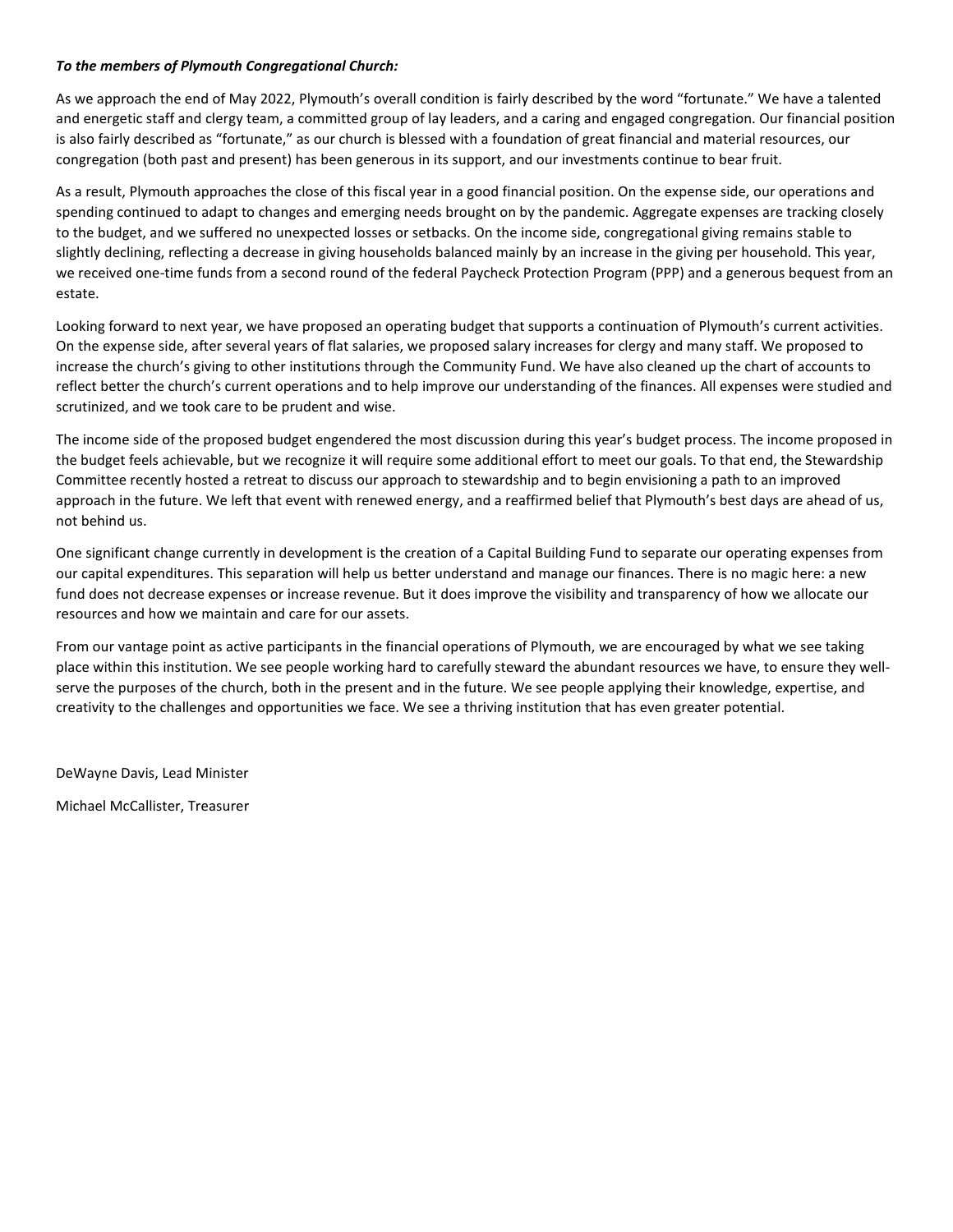## FY2023 Budget: Executive Summary

The proposed fiscal year 2023 budget, to cover the program year from July 2022 through June 2023, was initiated by staff and approved by the Deacons and the Board of Finance and Administration. The Deacons, the Board of Finance and Administration, and the Leadership Council provided input, with minutes from those meetings available on the Plymouth website. The Deacons voted on May 3, 2022, to recommend the proposed FY23 budget to the congregation for approval at the Annual Meeting.

## Assumptions and Outlook

This budget assumes that Plymouth's current programs, activities, and ministries will continue in the coming program year. Accommodations made for pandemic concerns will continue, such as videography to enable remote/asynchronous viewing of services and the use of a tent to accommodate outdoor activities during the summer. While the budget proposed budget below is presented in comparison to the FY22 budget, development of the budget considered pre-pandemic budgets where appropriate for the FY23 planning.

In some cases, specific budget line items have moved between summary groupings to reflect better the church's current operations and to help improve our understanding of the finances. This accounts for some changes in the rolled-up figures in the proposed budget, even when the underlying activities and amounts remain the same.

As a summary level, key changes in expenses are as follows:

- Increased expenses related to building security and maintenance, and resumption of in-person activity.
- Increases in salaries for clergy and staff, as recommended by the Deacons and the Personnel Committee.
- An increase in giving through the Community Fund.
- The Major Building Improvements line item has been moved out of the operating budget and into a separate capital expense budget. The budgeted amount remains the same.

On the income side, key changes are as follows:

- Congregational giving is planned to grow by about 8%.
- Rentals, leases, and similar income are up. Much of this increase is due to activity associated with the theater and theaterrelated groups.
- To balance the income and expenses, the FY23 budget plans for a combined 5.4% transfer from our Commingled Investments to our operating budget. This exceeds the 4% guideline, but it is down from the 8% combined amount in the FY22 budget.